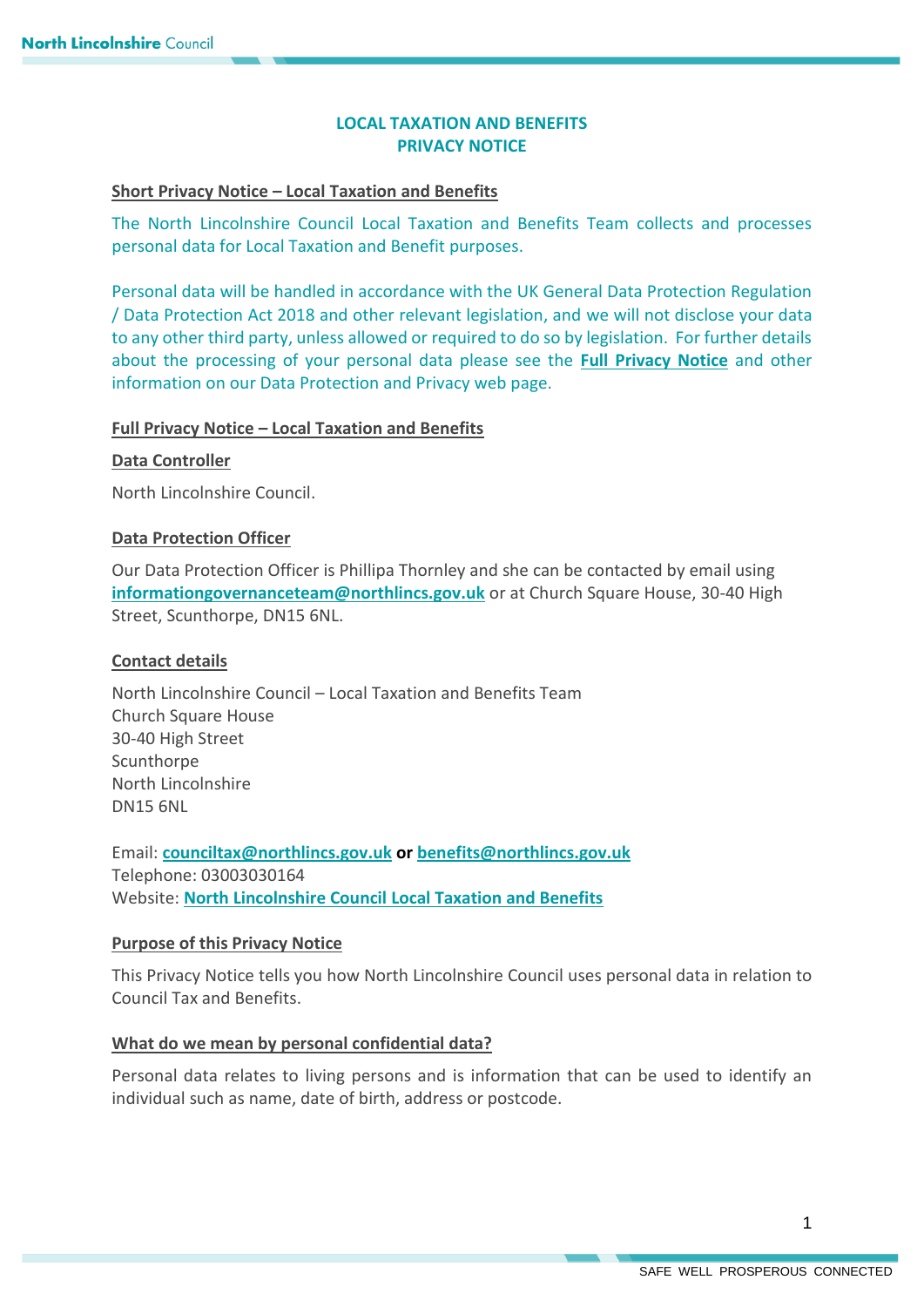## **What data do we have?**

We collect and process personal data to carry out the administration of Local Taxation and Benefits, including:

- Council Tax.
- Business Rates / National Non-Domestic Rates.
- Housing Benefits.
- Council Tax Support Scheme.

Personal data including the following is collected:

- Contact details name, address, email and telephone number.
- Family details.
- Business activities.
- Fducation details.
- Employment details.
- Financial details.
- Housing needs.
- Visual images.
- Licences or permits held.
- Case file information.

Special Category personal data including the following is collected:

**•** Health details.

#### **What do we do with the data we have?**

We use the data to administer Local Taxation and Benefit functions. This includes the use of your mobile telephone number or your email address to aid the collection of Council Tax, such as when the payment becomes overdue.

We will not process your personal data for any other purpose than that for which it was collected, without first providing you with information on that other purpose and seeking your consent if applicable, except where we are required to disclose your personal data in accordance with legislation, for example in relation to the prevention and detection of crime, counter terrorism, safeguarding, legal proceedings or to protect the interests of you or another.

#### **Organisations acting on our behalf**

- Allpay (Cash payments).
- CAPITA (Printing and posing of correspondence).
- CAPITA (On-line and telephone payment services).
- Enforcement Agencies and associated Legal companies (Debt Management).
- Victoria Forms (Administration of online forms).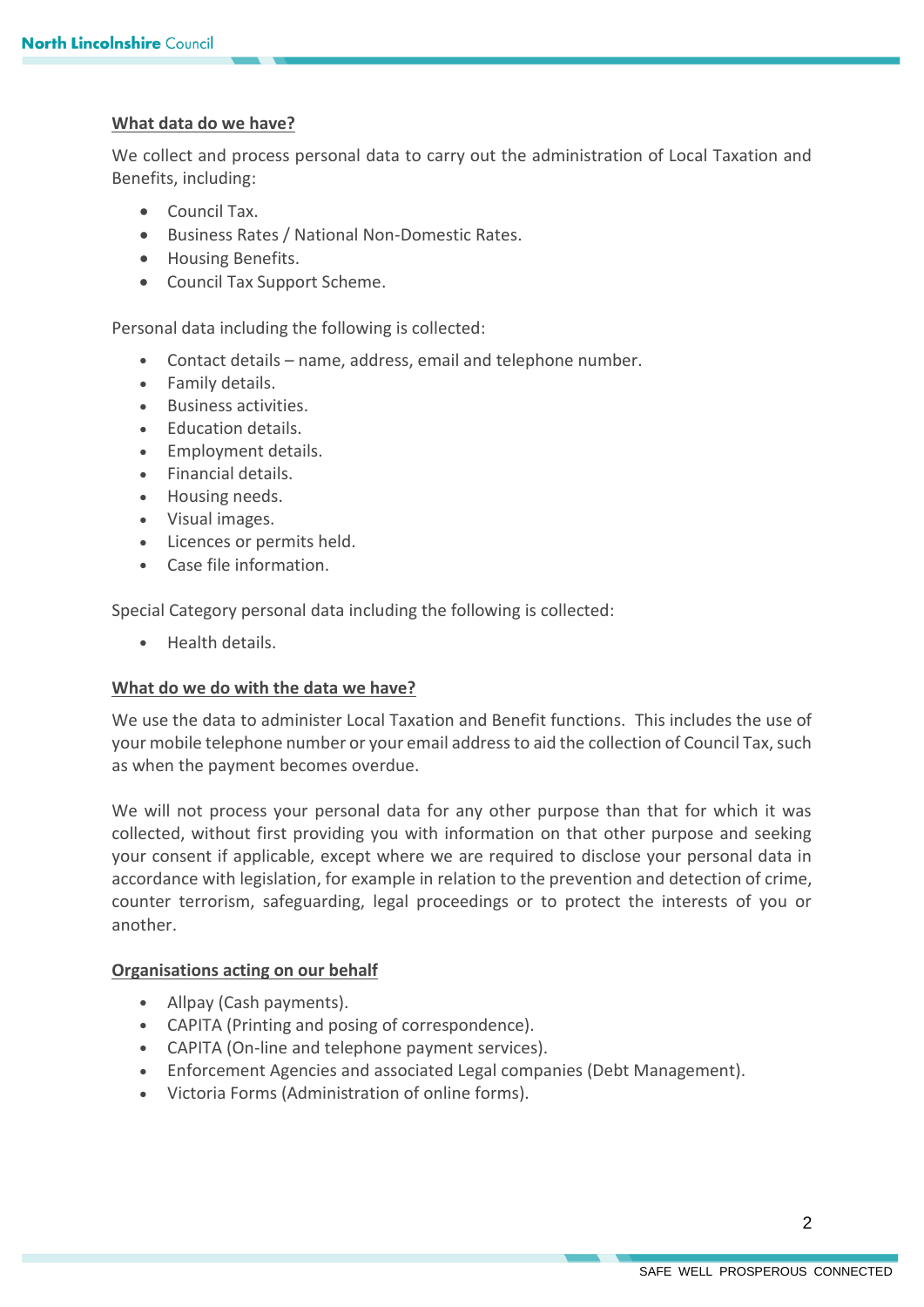## **Who do we share your data with?**

We may share personal information with organisations, including:

- Data Subject and their nominated representatives;
- Family or Household of Data Subject;
- Housing Providers, Landlord or Property Owner:
- Ombudsman and Regulatory bodies;
- Central Government Departments;
- Office for National Statistics;
- National Fraud Initiative;
- Law enforcement agencies and bodies;
- Courts, Hearings and Tribunals;
- Enforcement Agents;
- Legal representatives;
- Council services;
- Other Local Authorities;
- Partner agencies;
- Suppliers including ICT Software Suppliers;
- Bodies requesting information where there is a lawful basis under the General Data Protection Regulation

#### **How do we get your personal data and why do we have it?**

We collect personal data through established Local Taxation and Benefit processes.

The lawful bases we are relying on to process personal data are:

- (a) For the performance of a task carried out in the public interest or in the exercise of official authority vested in the controller – Article  $6(1)(e)$ When you sign up to receive the newsletter
- (b) To meet out legal obligations Article  $6(1)(c)$ .

The lawful basis we are relying on to process special category personal data is:

(a) For reasons of substantial public interest, on the basis of Union or Member State law which shall be proportionate to the aim pursued  $-$  Article  $9(2)(g)$ 

#### **Can I withdraw my consent?**

Yes, where the personal data has been collected and processed on the basis of consent.

#### **How do we store your information and for how long?**

Our employees have contractual obligations of confidentiality, enforceable through disciplinary procedures and receive appropriate training on confidentiality and other aspects of Information Governance.

We take organisational and technical measures to ensure the information we hold is secure – such as using secure locations, restricting access to authorised personnel and protecting